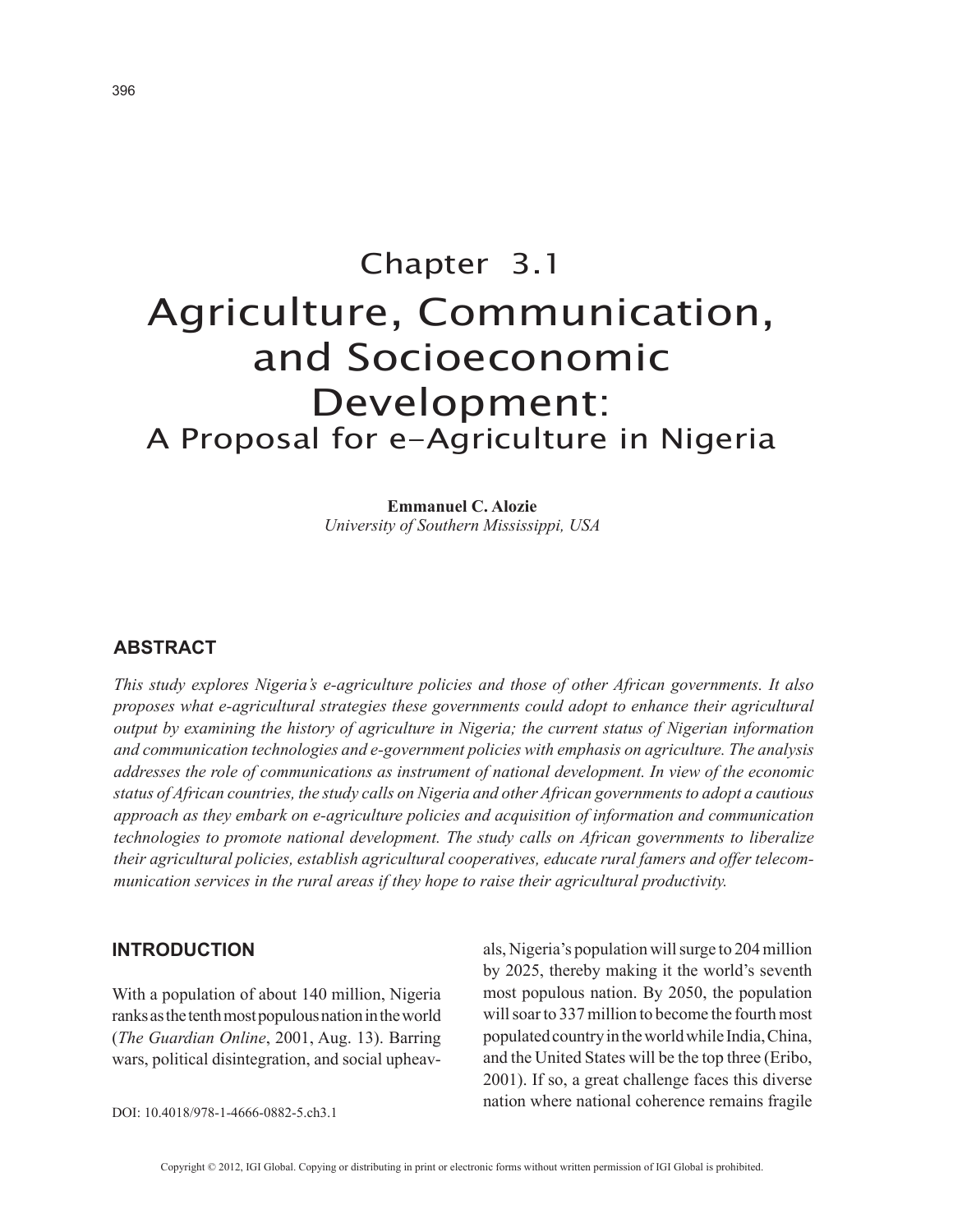and where food scarcity and economic deprivation could lead to national upheaval. This situation possesses international implications because Nigeria is regarded as one of the two economic anchors in sub-Saharan Africa. But Nigeria may not reach her promise without returning to agriculture as its economic mainstay.

*It will be a shameful thing and a very unfortunate scenario to see a prince of a well-known, highly influential, connected king with unquantifiable and stupendous wealth begging for food or crying of hunger despite his father's wealth and popularity. (Adeniyi, 2008a)* 

Foluso Okunmadewa, a Nigerian professor of agricultural economics and World Bank consultant, used this illustration to explain the precarious situation facing Nigerian citizens who reside in a nation blessed with abundant agricultural, natural, mineral and human resources, but has found it increasingly difficult to feed her people (Obi, 2008; BBC News, 2007, July 12). Okunmadewa offered this perspective while addressing the press after delivering a paper entitled "Food prices crisis and the challenge of sustainable development in Nigeria" at the 40th Interdisciplinary Research Discourse by the Postgraduate School of the University of Ibadan, Oyo State, Nigeria.

Critics contend that despite the nation's massive wealth—especially the wealth generated from oil over the past 50 years—about one in three of Nigeria's 140 million people goes to bed hungry every night. To promote awareness about widespread hunger in Africa's most populous nation, Action Aid, a Nigerian non-governmental pressure group, organized a march in Abuja, the national capital. During the march, Action Aid described the plight of Nigerians who suffer from hunger as "an indictment of those who have more than enough to eat in a country with more than enough resources and potential to banish the hunger it breeds," (BBC News, 2007, July 12). Like other marches to raise awareness on social issues, the

police dispersed the march before the protesters reached their goal of presenting petitions to President Umaru Yar'Adua and parliamentarians to encourage policies to end hunger in the country, which ranks fifth in the world hunger index (Punch On the Web, 2008, Oct. 8) despite her rich natural resources (Obi, 2008; BBC News, 2007, July 12)

Nigeria has earned about \$340 billion from oil revenue in forty years (IRIN, 2002, July 4), but she has been ranked as the  $13<sup>th</sup>$  poorest country in world since the 1990s after a brief spur in economic vitality in the 1970s (Over, 2001). The average citizen survives on \$1 a day, however the country boasts a large number of millionaires whose wealth it has been alleged was derived from corrupt practices (BBC News Online, 2002, Jan. 16; Alozie, 2005). The wealth derived from oil has been blamed for Nigeria's economic stagnation and the prevalence of corruption (BBC News Online, 2002, Jan. 16).

Federal, state, and local governments have neglected almost every other aspect of social economic development including industrial, human, telecommunications, and agricultural. Prior to the discovery of oil, the Nigerian economy was agrarian. At the time, about 70% of Nigerians were engaged in agriculture; the sector provided more than 75% of its income and the country could feed itself and export agricultural products (Alozie, 2005). Presently, oil generates more than 85% of the nation's earning (BBC News Online, 2002, Jan. 16; Alozie, 2005), and it has become increasingly dependent on food imports (Gumm, 2008) at an annual cost of \$3 billion (*Business Day Nigeria*/Africa News Network, 2007, Nov. 22). While agriculture presently contributes 40% against oil's 13% to the Gross Domestic Product (GDP), it also employs about two-thirds of the nation's total labor force (Mohammed, 2008).

If Nigeria is to produce enough food in the future to feed her growing population and overcome her dependence on oil revenue, economic stagnation, high youth unemployment, food importation and other vexing socioeconomic problems, her